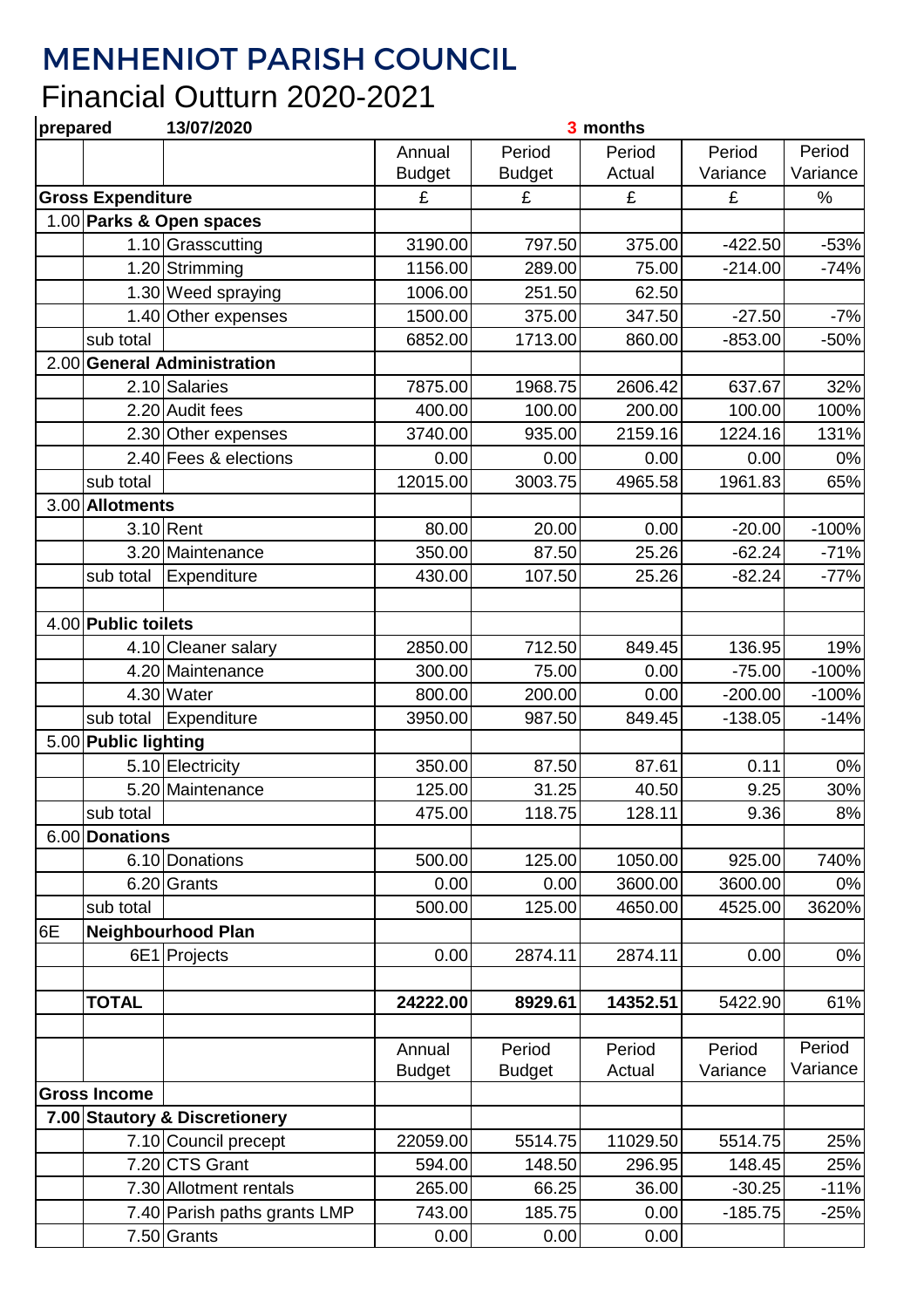| <b>TOTAL</b> |                          | 24222.00 | 6056.00 | 11607.51 | 5328.03   | 22% |
|--------------|--------------------------|----------|---------|----------|-----------|-----|
|              | 7.80 Miscellaneous       | 0.00     | 0.00    | 111.99   | $-111.99$ | 0%  |
|              | 7.70 Bank interest       | 500.00   | 125.00  | 128.43   | 3.43      | 1%  |
|              | 7.60 Fees & Other Income | 61.00    | 15.25   | 4.64     | $-10.61$  | 0%  |